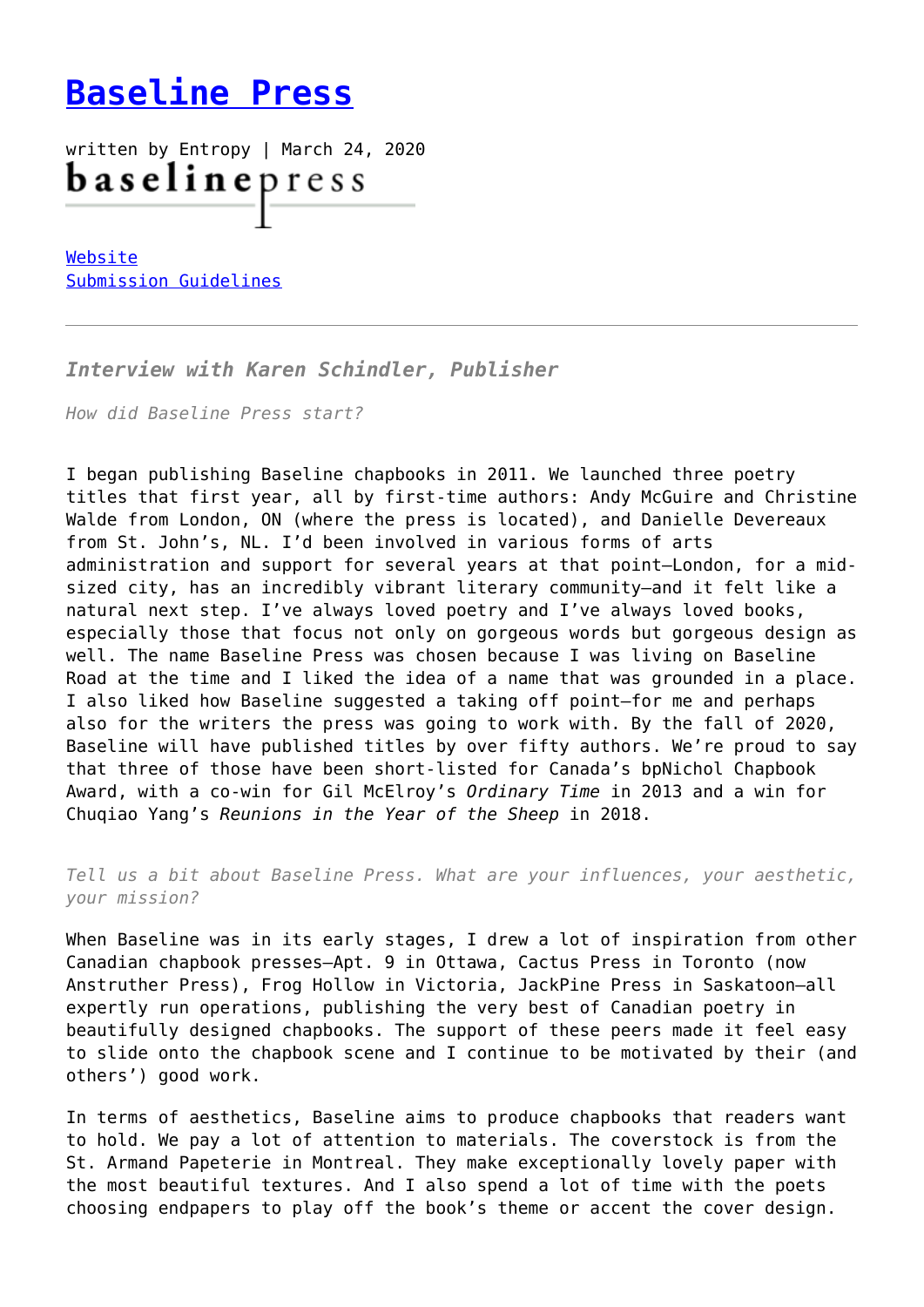These endpapers are often silkscreened or hand-made, most of it found at The Paper Place on Toronto's Queen Street West. All of the paper involved is hand-cut and trimmed, and the books are bound with hand-waxed linen thread. It can feel like a labour-intensive process, but I've found that there's huge appreciation, from both the poets and the readers, when effort is made to give the words a beautiful home.

In addition to the bookmaking, I really enjoy working with each poet on poem selection and editing. I feel honoured to be allowed into each manuscript. There was an interview aired this month on CBC Radio One: Eleanor Wachtel was speaking with the late Franco-American critic George Steiner. Steiner said that he didn't believe himself to be one of the great writers, then went on to explain his passion for writing *about* the masterpieces:

"I always felt… the next best thing, and an immense joy and privilege, was to help that work break through, get recognized, get read, get loved."

When I heard this, I thought: I feel exactly the same way about publishing. I see it as an immense joy and privilege—an act of love and delight—to help new poetry find its way into the world and be recognized. Steiner also presents a wonderful metaphor for the critic (again, think publisher): that tiny bird who perches on the rhino's back and makes the rhino's presence known to other animals. "The really good critic," he continues, "chirps away and says, rhino is coming!" I feel just like that tiny bird, shouting out to the world, "look at what's coming!" I can't think of any work I'd rather do.

*Can you give us a preview of what's current and/or forthcoming from your catalog, as well as what you're hoping to publish in the future?*

Baseline's focus varies from year to year. Last year we published six poets who were all working towards their first full-length collections. This year the list includes three newer writers— Olive Andrews (Montreal), Natalie Hanna (Ottawa), and David Janzen (London). Plus two mid-career poets who are already recognized as two of Canada's finest—Amanda Jernigan (Halifax) and Anita Lahey (Ottawa). It's a pleasure to help emerging poets get a foot in the door, and it's also a huge honour to work with established poets whom I've admired over the years. I expect Baseline will continue on in this vein, though there's always a wish list of special side-ventures. A local anthology, a poetry calendar, and a translation project are a few things that are currently floating around at the top of that list.

*We used to ask, "What about small/independent press publishing is particularly exciting to you right now?" We're still interested in the answer to that, but we're even more interested to know what you think needs to change.*

In terms of what's exciting—it's that this level of publishing continues to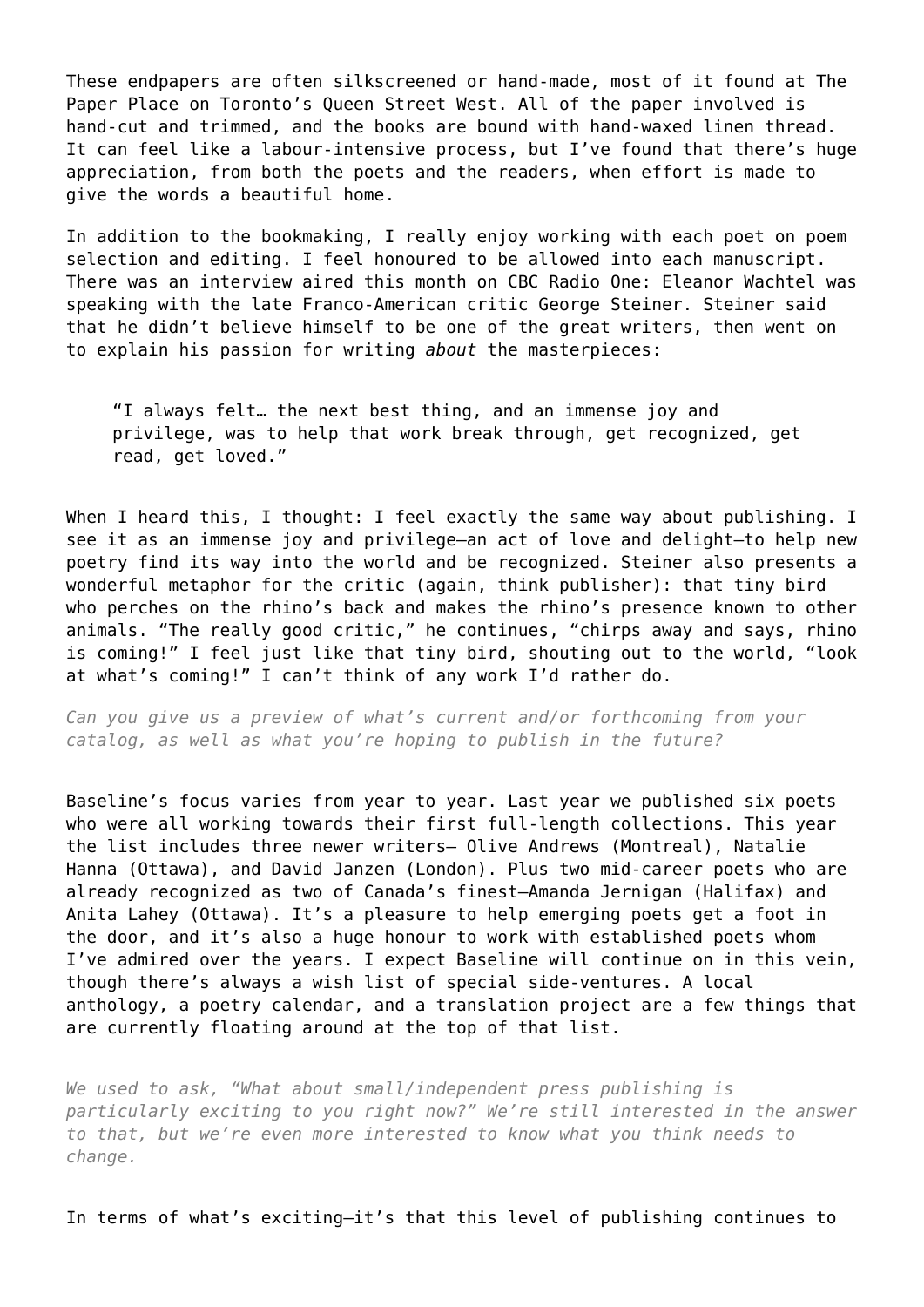thrive, even as our lives become more dictated by screens and sound bites. The bookfairs I go to attract bigger crowds every year, book sales consistently grow, and new publishers are constantly entering the scene. (And it's nice to now be the one who's occasionally called on for advice—a pay-itforward after receiving guidance from so many, myself.) I'm also excited to see the overlap between the Canadian and American communities—and I appreciate how Entropy is supporting that! Last year, at Toronto's "Meet the Presses" Indie Literary Market, I sat beside MC Hyland from DoubleCross Press, based out of Brooklyn. It was a great opportunity to share info on methods and paper sources, and to walk away with a new list of authors to look up.

In terms of necessary change—every small press I know of is looking for ways to diversify its operation. And there's an understanding that the best way to do this is at the most basic level, ie: not only more diversity of authors on the rosters, but also within the publishing houses themselves. I see some small presses going the route of collectives—an editing collective, or a collective for soliciting manuscripts. I think that's a brilliant way to get input from a wide range of voices and it's something I'm currently looking at.

*How do you cope? There's been a lot of conversation lately about charging reading fees, printing costs, rising book costs, who should pay for what, etc. Do you have any opinions on this, and would you be willing to share any insights about the numbers at Baseline Press?*

Baseline is more fortunate than many, as we receive a grant from the London Arts Council every year. This allows us to maintain a certain level of quality in our production, to operate without charging fees of any kind to our authors, and to cover launch night expenses (helping with travel as best we can). The launches are so important-a necessary recognition of all the work that's been done. We host two events every fall—one in London at TAP Centre for Creativity, and another in Toronto at knife|fork|book bookstore. Each of the year's authors are invited to both events, bringing everyone together for two back-to-back group celebrations with two distinct audiences. We also aim to keep chapbook prices as low as possible in order to keep the work accessible. But if we didn't receive help from our local arts council, it would be much harder to do all this.

I'm pretty sure that everyone who goes into small-press publishing does so with the understanding that it's a break-even venture, at best. I wish that weren't the case. I wish there were more funding opportunities available. In the meantime, we work hard with what we've got.

*Recent releases from Baseline Press:*